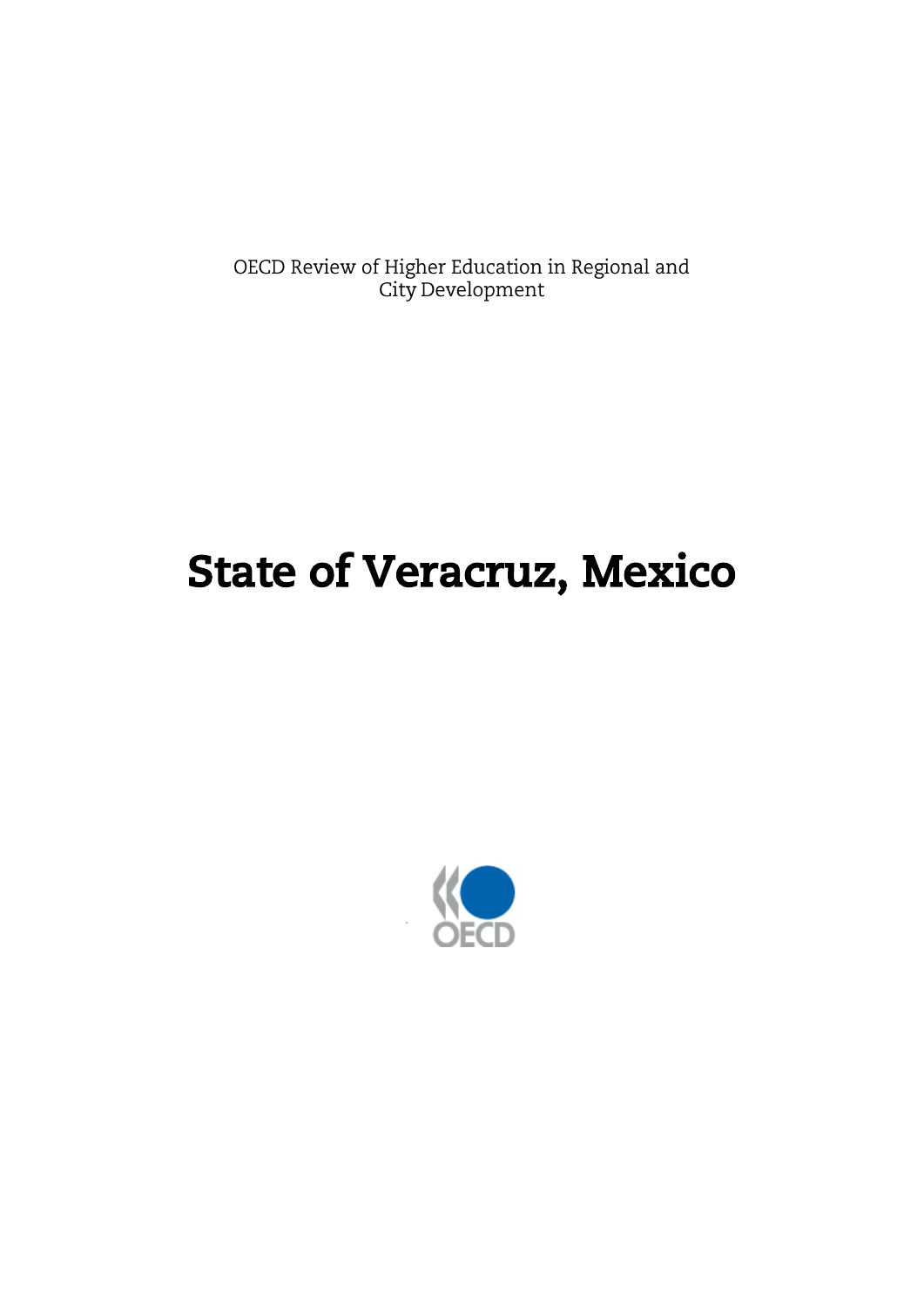### **Assessment and recommendations**

#### *The State of Veracruz: from a lagging region to a centre for human capital development*

Mexico is an emerging economy that has undergone a period of economic transition and reforms over the last 20 years. Thanks to the North America Free Trade Agreement (NAFTA), revenue derived from Mexico's oil production, a large domestic market, political and macroeconomic stability, policy reforms and remittances from its diaspora, Mexico has emerged as the second-largest economy in Latin America after Brazil. However, the current economic and financial crisis has severely affected Mexico. In 2009, GDP decreased by 6.5% causing widespread unemployment and reduction in public spending.

Poverty and social exclusion remain serious concerns in Mexico. In 2006, 42.6% of the population suffer from some form of poverty; there is also a high degree of social inequality. Sustained economic growth is necessary for increasing the quality of life of the population, particularly of people from lower socio-economic backgrounds. Mexico's human capital, measured by years of schooling is one of the lowest in the OECD and its academic results are lagging behind the OECD average, according to the PISA results. The chances of Mexico achieving sustainable growth will significantly depend on its ability to improve its education system.

The State of Veracruz is located in the south east of Mexico, along the Gulf of Mexico. With a population of 7.1 million, Veracruz is the third most populous state in the country. However, the state's population growth rate is below the national average due to negative migration balance: the state loses both highly-skilled and low skilled population. While the population is young and mainly urban, its rural inhabitants still make up 40% of the total population, compared to 27.6% nationwide. Veracruz also features the third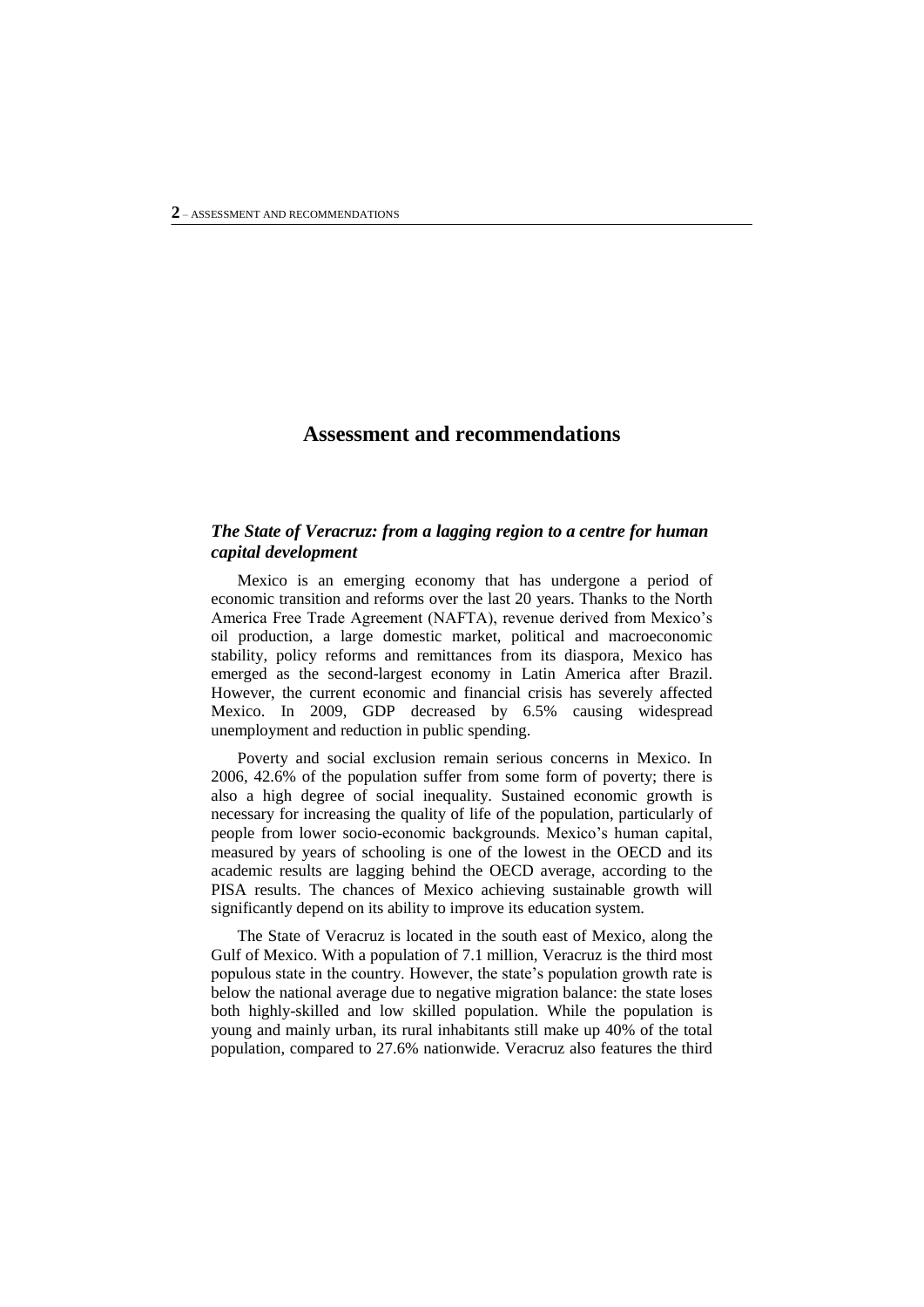largest indigenous population in the country. Poverty levels are high among the low skilled population.

The regional economy of Veracruz is dominated, on the one hand, by small and medium-sized enterprises operating in the traditional economy, particularly in the agricultural sector, and on the other hand, natural resource-based industries, such as electricity production, oil and gas extraction, which are mainly controlled from outside of the region. Recently, progress has been made in improving efficiency in production processes and product quality but overall, the productivity and the industrial capacity remain limited.

Despite considerable expansion of the education sector, Veracruz lags behind the Mexican averages in key education indicators, which in turn are significantly below the OECD average. The poor performance of the education system results in a relatively small pool of well-educated graduates from secondary and higher education systems. The economic structure in Veracruz and the underinvestment in human capital development have resulted in low income levels and high poverty rates. In the Mexican context, Veracruz is a "lagging and under-performing region".

Veracruz is faced with the need to develop a knowledge-intensive economy, to increase the prosperity of the state and to address poverty and inequality. The low-skilled population is an obstacle to the economic development as it slows down the development of knowledge-intensive industries. Veracruz must therefore achieve improvement throughout its entire education system. In the context of the gaps in both economic development and education outcomes, the key challenges for Veracruz and its tertiary education institutions are:

- How to improve the overall education attainment levels and ensure that education provision is aligned with the needs of Veracruz?
- How to leverage the current economic base and promote new business formation?
- How to tackle poverty and social inequality in Veracruz?

To address these challenges, the State of Veracruz needs joint efforts in regional development including a human capital and innovation strategy, with a vision, measurable goals, milestones, co-ordination measures and robust evidence base. Tertiary education provision needs to be better aligned with the needs of Veracruz, by building stronger links between institutions and industries in the region. National and state authorities and tertiary education institutions need to join efforts to improve access and success in education by providing stronger academic, social and financial support for students and engaging in long-term collaboration with schools. Pathways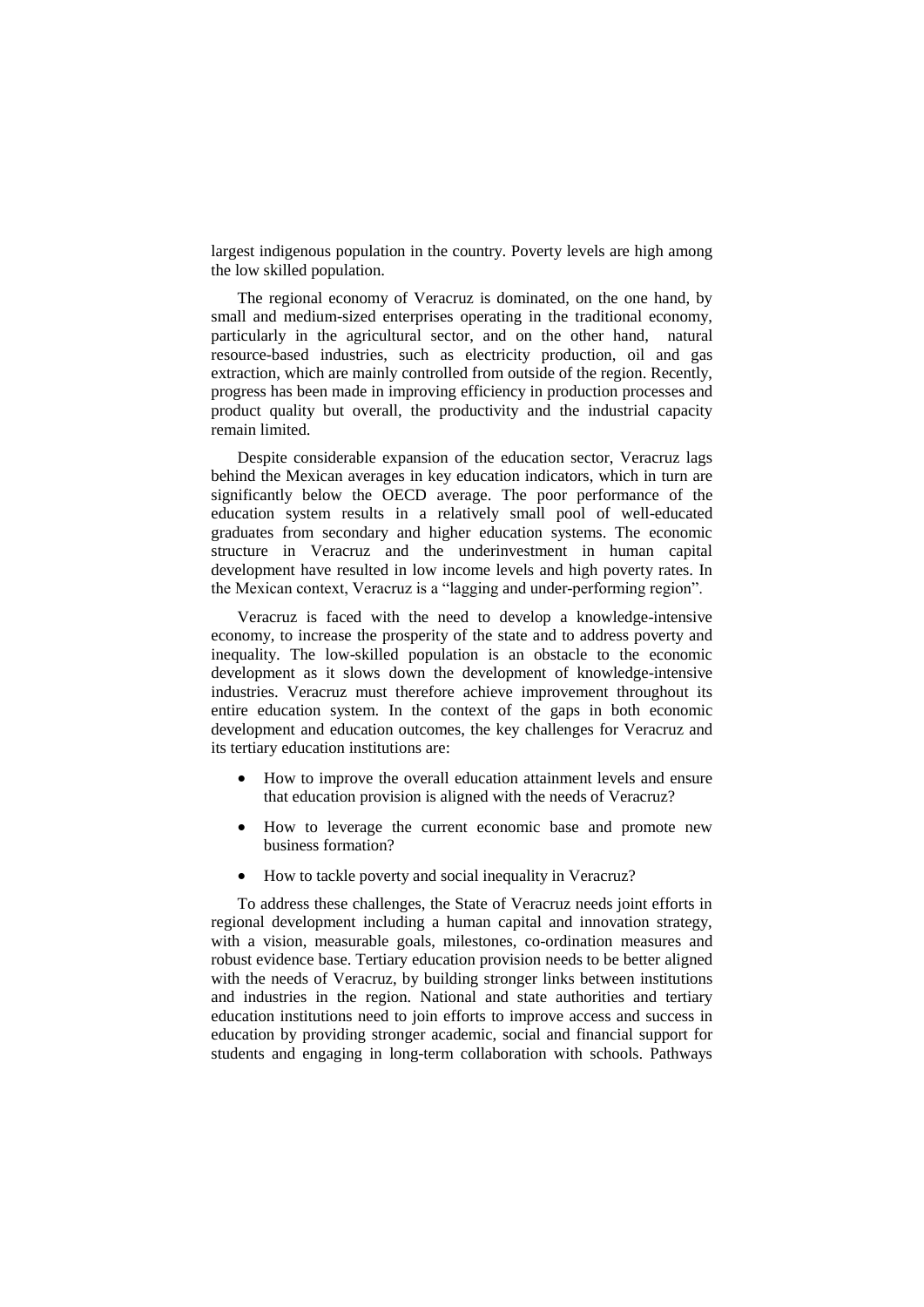between the technical education sector and universities need to be strengthened. Research, development and innovation efforts need to build on the existing and emerging advantages of Veracruz.

#### **Human capital development in Veracruz**

*The State of Veracruz has made commendable efforts to strengthen the regional economy through investments in education and by providing up-skilling opportunities for the labour force. The tertiary education sector has expanded significantly and the access to education has increased mainly as a result of the establishment of technological institutes. Today, Veracruz is the leading state in Mexico in terms of the number of state technological institutes.*

> The Mexican's education system has radically expanded and diversified over the last fifty years. Nonetheless, Mexico's human capital capacity is limited and the average year of study is only 8.1, one of the lowest in the OECD area. The efficiency of the primary and secondary education system is low in light of the increased education spending per student. Mexico underperforms in international tests of secondary education learning outcomes such as the OECD Programme for International Student Assessment (PISA). In tertiary education, the number of students has increased from 1.25 million students in 1990 to 2.7 million in 2008-09, but at 34%, the tertiary education enrolment rate remains considerably below the OECD average (of 56%).

> In Veracruz, there are 174 270 tertiary education students, with 67.5% of students attending public universities and 32.5% private institutions. The leading institution is the Universidad Veracruzana (State Public University of Veracruz), a public research-based university that accounts for 36.5% of the total enrolment in the state. As elsewhere in Mexico, the geographical expansion of existing and new institutions and the diversity of the institutions have increased the tertiary education enrolment. For example, the Universidad Intercultural Veracruzana (Intercultural University of Veracruz) launched by the Universidad Veracruzana with the support from the Ministry of Public Education has established four campuses in remote rural areas and indigenous communities. More importantly, Veracruz has seen a 50% increase in student enrolment in the technological institutes in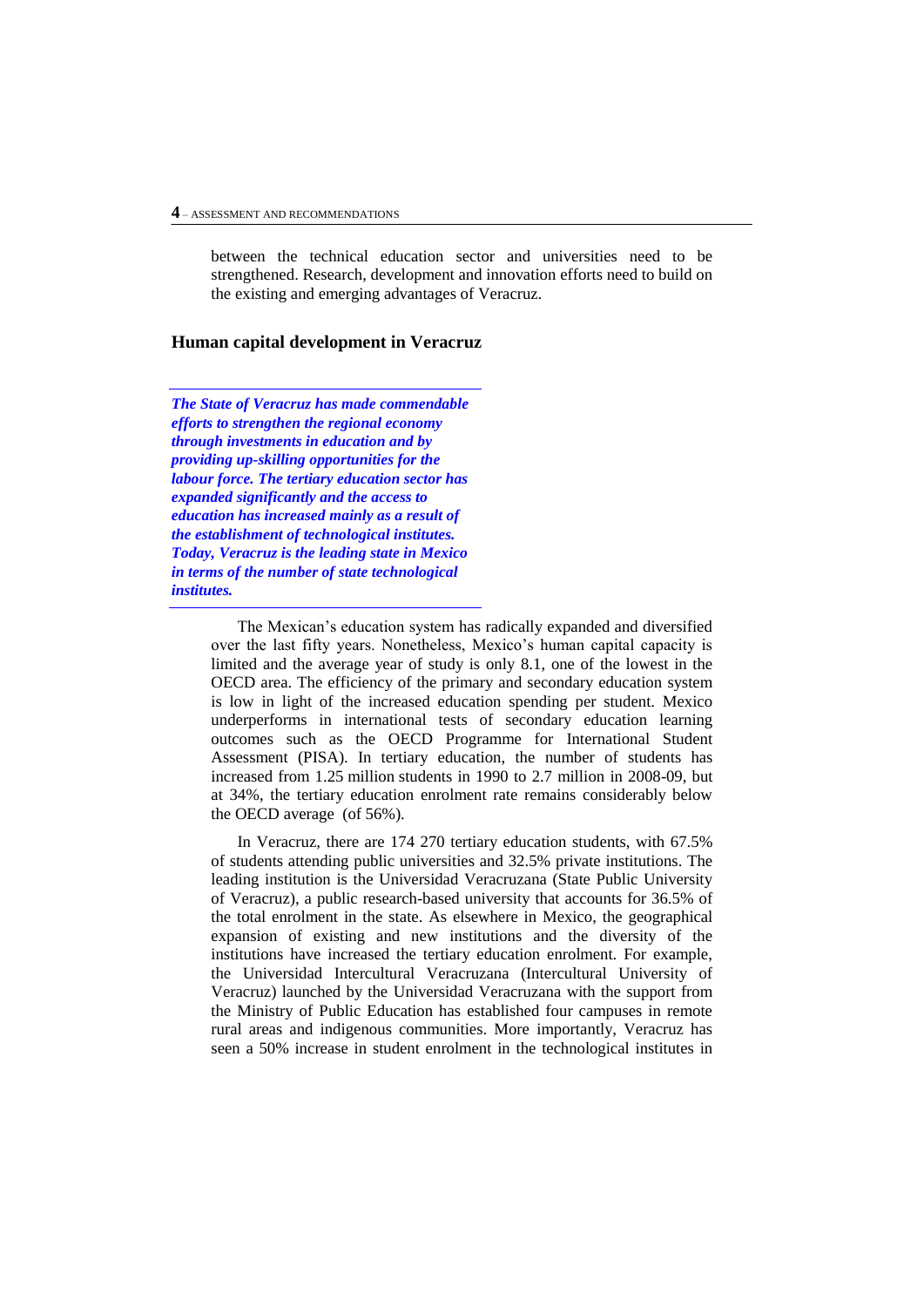the last five years, with 43 967 students representing 31% of the total enrolment of tertiary education students in the state. Today, the State of Veracruz features the highest number of state technological institutes (21) in Mexico. The technological institutes have higher than average enrolments in engineering which provide a strong basis for innovation in future.

These improvements will eventually have an impact on tertiary education attainment levels and contribute to reduced poverty rates in Veracruz, provided that a larger number of graduates will find employment in the region. Currently, about half of the tertiary education students come from the neighbouring states signalling the attractiveness of the Veracruz educational system, but also highlighting the underlying supply-demand problem. Many of the graduates leave the region in search of job opportunities.

*Work is needed in order to continue and consolidate the gains accomplished, and improve the access to education.* 

> The key education indicators in Veracruz remain lower than national averages and significantly lower than OECD averages: the average years of schooling in Veracruz is 7.2. The rate of completion of upper secondary education in Veracruz is 26.8% and the tertiary education enrolment rate is 25.1%. Poor outcomes in the primary and secondary education system combined with the limited capacity of tertiary education institutions undermine the efforts to enhance participation in education and economic development. Furthermore, only 5.4% of tertiary education students are studying at a graduate level, revealing a lack of capacity to train highlyspecialised personnel for the regional economy.

> Widening access to and ensuring quality and success at all levels of education remain a key policy challenge in the State of Veracruz. National and state authorities need to address the challenges in primary and secondary education in a comprehensive manner, by improving the quality of the education offered and mobilising appropriate levels of financial resources. Universities and other tertiary education institutions should strengthen these efforts by engaging in long-term collaboration with schools in order to raise aspirations among students and to improve quality of teaching.

*To improve graduation rates and learning outcomes of students and to boost*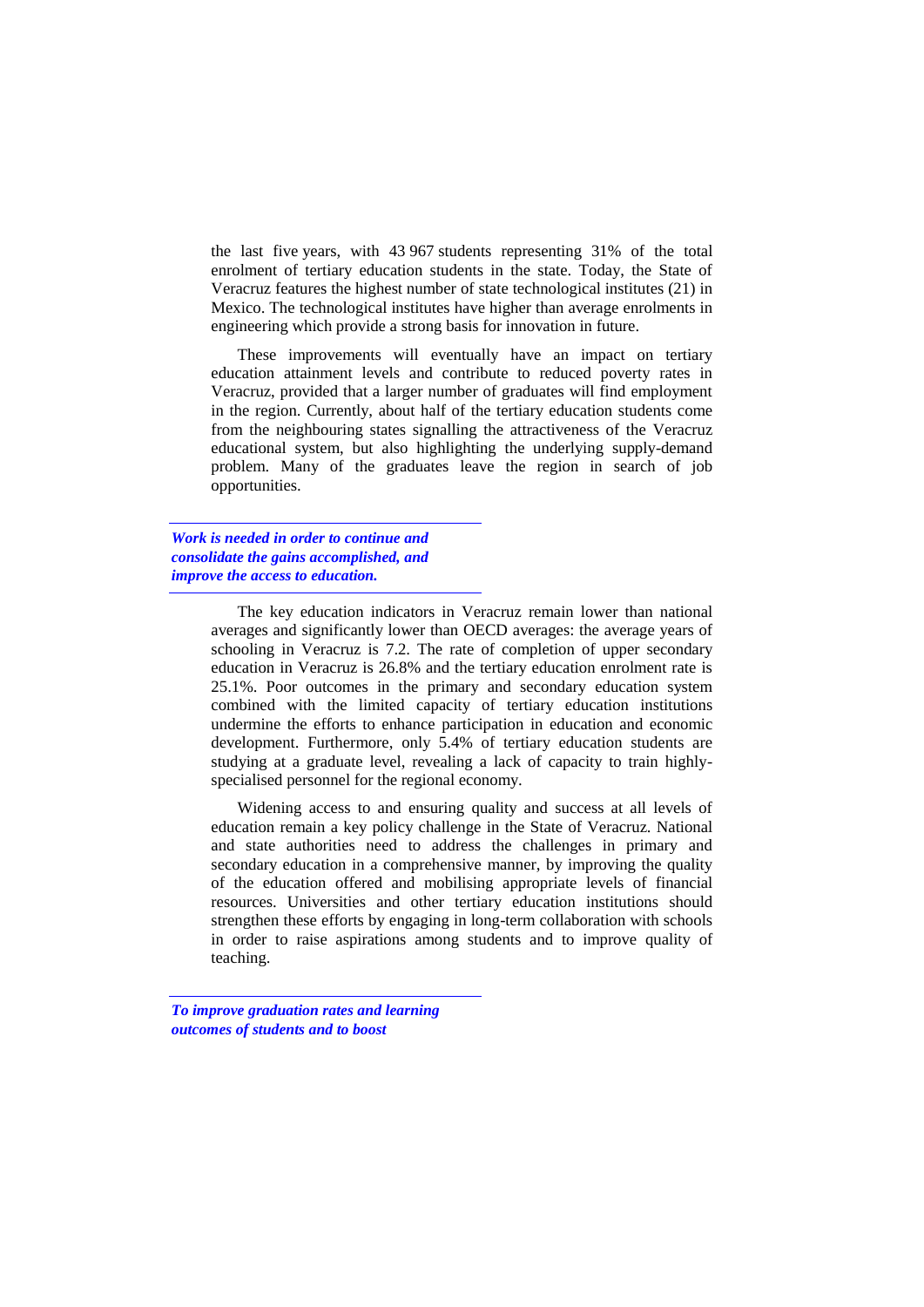*entrepreneurship in Veracruz, the tertiary education system needs to become better aligned with the needs of the region and its population.*

> Universities in Veracruz are primarily focused on national labour markets and career-centred education provision. There is a need to move towards a more demand-led education provision, to reform the traditional teacher-centred learning models, to strengthen the development of competencies of the students and to build stronger links between tertiary education institutions and labour market. This could be achieved through a wide range of measures, including academic, social and financial support for the first generation students, work-based learning for students, for example through co-op education in collaboration with the local industry and other employers, participation of employers in the curriculum and course design, and tracking of student progress, achievement and labour market outcomes. In addition, the use of local private sector employees as instructors and supporting the movement of university researchers/teaching staff on a temporary basis to the private sector would be useful ways of improving the labour market relevance. Finally, improving active language skills of all students and faculty are necessary if the region wishes to position itself in the global market.

> Positive development in improving students' learning outcomes and labour market relevance of education is taking place in tertiary education institutions that participate in national-level projects, such as CESAL-INNOVA and AULA, which aim to improve university teaching and train faculty in student-centred learning models. The Universidad Veracruzana has engaged in a long-term process to modernise its learning/teaching model. It has also launched work-based learning programmes, such as *brigadas en empresas (*enterprise brigades), along with the Anahuac University's mentoring programme. In general however, only a small proportion of students benefit from this type of initiatives which remain discipline-based, covering only undergraduate students and lack wider dissemination throughout the tertiary education sector in the state.

> Collaboration with industry is more intense within the technological institutes that offer practice-oriented associate degree programmes in engineering-related fields. Employers participate in the institutional governance, design of programmes and curricula, and provide internships which are part of course requirements. Similar arrangements would benefit also the university sector, but to date appear less frequent.

> Veracruz has high levels of self-employed but a low rate of knowledgebased business creation. Finding ways of increasing entrepreneurship could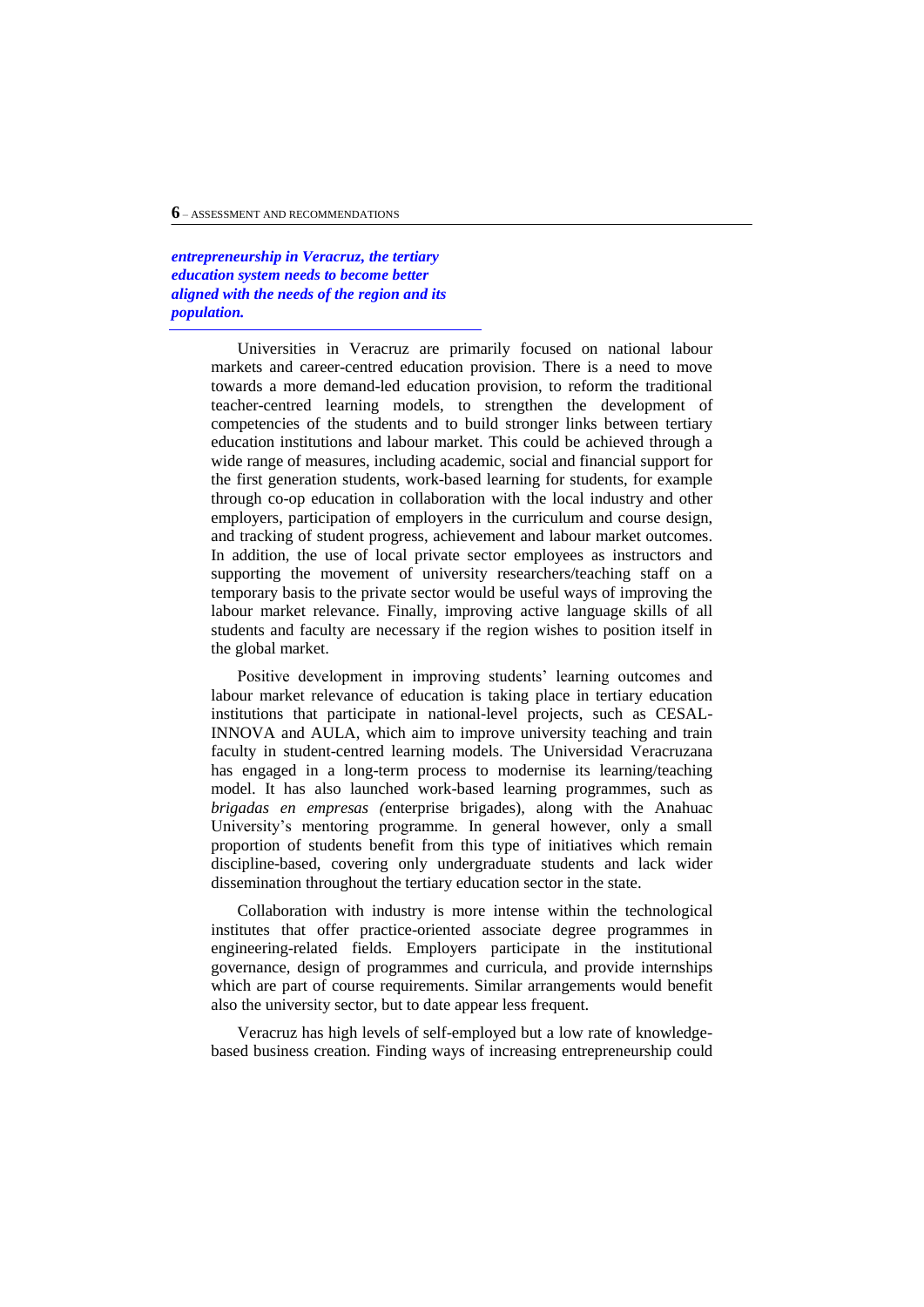be an effective strategy to facilitate graduate retention and job creation. Tertiary education institutions have taken steps to boost university spinoffs and graduate entrepreneurship, mainly through incubators, such as the Universidad Veracruzana's Incuba and the technological institutes' Business Incubators Network. However, the provision of entrepreneurship education should be scaled up, by using interactive and experiential teaching methods. The focus could be on growth-oriented entrepreneurship through technology incubators, as well as social and cultural entrepreneurship. Entrepreneurship education should be integrated into Masters and PhD programmes and workbased learning programmes.

Due to the rapidly changing skill requirements, skills upgrading, re-skilling and other forms of lifelong learning are becoming increasingly important. This is particular relevant for Veracruz where the adult population has had limited opportunities for education. To date, the tertiary education sector in Veracruz remains more oriented to meet the needs of traditional students than those of adult learners. While the institutions are aware of the needs of adults and have some programmes in place for them, not enough robust data is available to understand the needs of this population or the efficacy of tertiary education in meeting them. Programmes aimed at non-traditional learners need to be expanded and scaled up to enhance the flexibility of the population to adjust to the rapid changes in the labour market and to improve productivity. Strong efforts should be made to extend the existing good practice examples, such as programmes provided by the Mexican Institute for Adult Education and by Monterrey Tech.

*There is also a need to address the segmentation of the tertiary education system and the lack of pathways available for students to progress.*

> One of the main factors impeding human capital development in Veracruz is the absence of state-wide mechanisms to articulate a long-term vision and implement an integrated development strategy for all educational institutions. Transparent pathways for students through the education system are required. The current segmentation of university and technological education sectors act as an impediment for student mobility and human capital development. Measures to widen access should be supported with the development of clear and transparent pathways, for example between technological institutions and universities. Students, who have completed courses at technological institutions, should be able to transfer into university degree programmes. This would involve the development of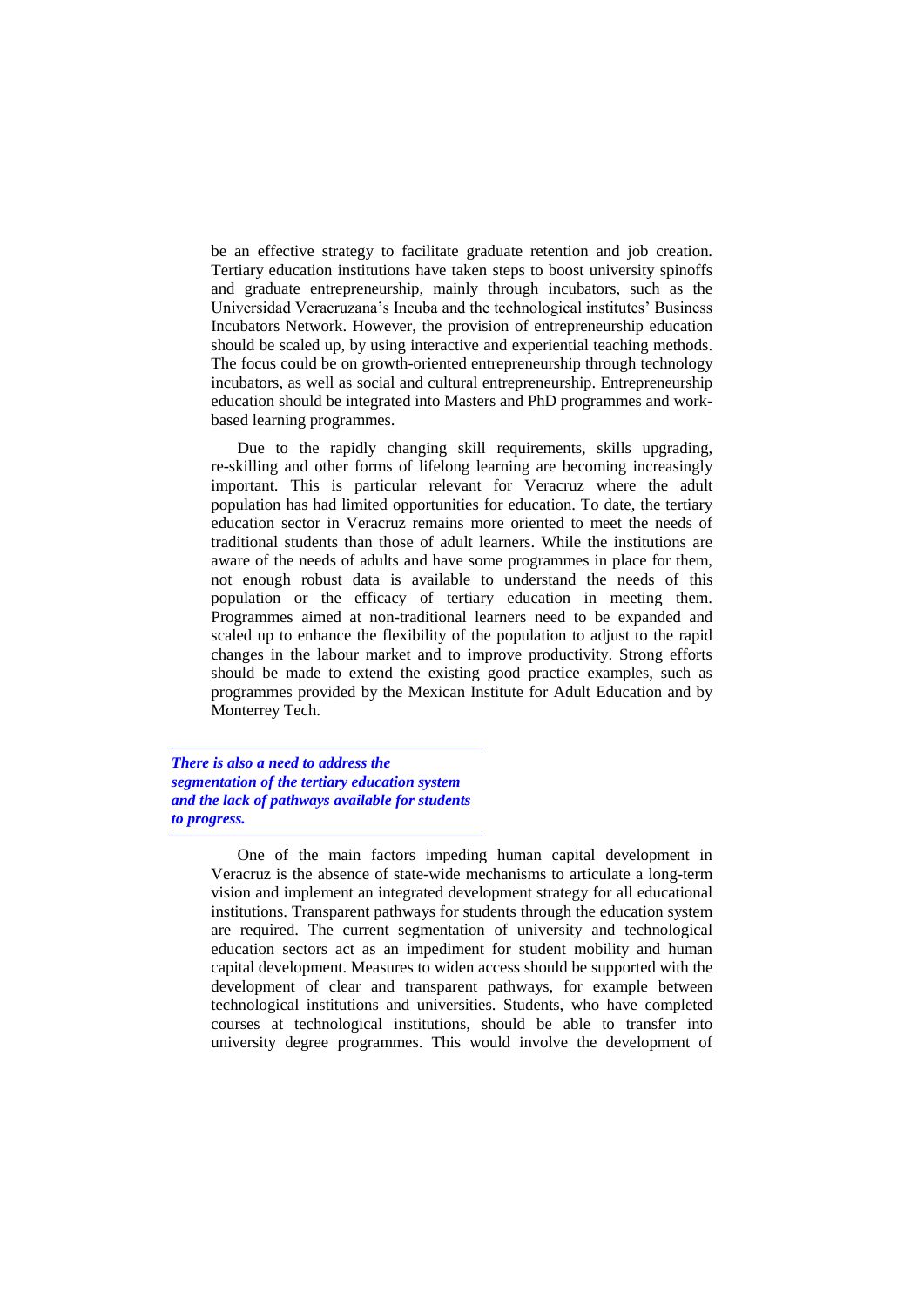stronger credit recognition schemes, course and programme articulation agreements, clear and enforceable policies related to credit transfer and increased support for joint and collaborative programmes. A potential step in this direction could be the establishment of a national qualifications framework to facilitate progression from one degree type to another, to allow credit for previous academic and job-related experiences and competencies, and to ease transitions between areas of study.

#### *The following measures would promote human capital development in Veracruz:*

The OECD review team recommends the following measures are taken in promoting human capital development:

- The state government, tertiary education institutions, other educational institutions and key stakeholders of the economy and society should collaborate to agree on region-wide goals, policies and priorities for human capital development from primary to tertiary education, including also workforce development activities. Tertiary education institutions and the government should establish a co-ordinating body to address pathways between universities and technological institutes and different levels of education. Measures should be put in place to accommodate and encourage mobility within and between institutions by formal agreements to help students move from one institution to another.
- The state government and tertiary education institutions should expand efforts to increase the enrolment and success of students from low social and economic background. This would require the removal of the remaining geographical barriers to education, developing academic, social and financial support services for students and building close collaboration between the tertiary education and the primary and secondary education institutions.
- The state government and tertiary education institutions should significantly increase tertiary education opportunities for working age adults, building on the existing courses offered by INEA, Monterrey Tech (online programme) and other universities in Veracruz. The lifelong learning measures should include transparent pathways to advanced education, the ability to attend multiple institutions, obtain short-term education and training that can later be applied to degrees, and re-skilling and up-skilling courses and programmes designed around the needs of working adults. This involves the development of a qualifications framework with strong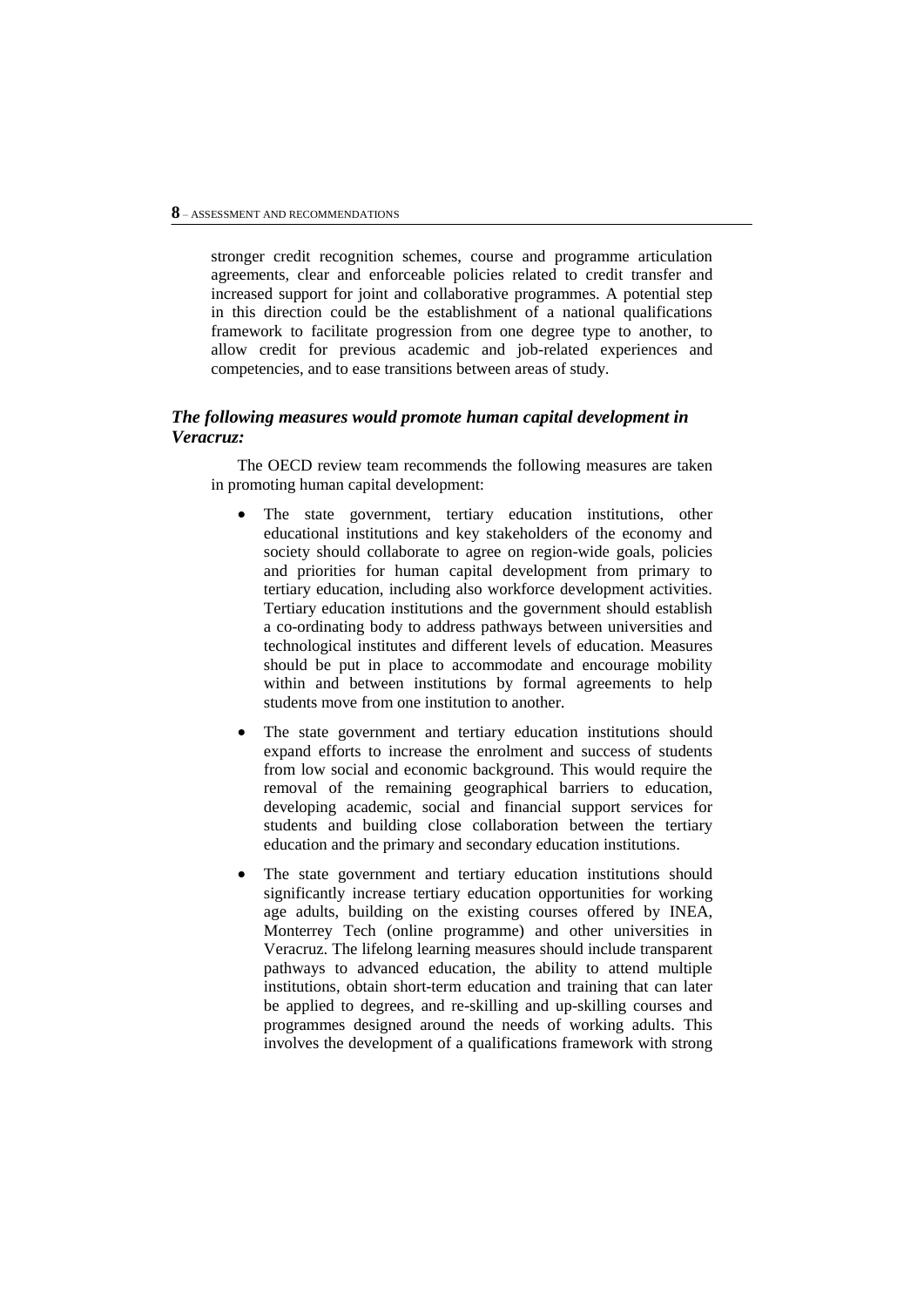credit recognition schemes, course and programme articulation agreements, clear and enforceable policies related to credit transfer and support for joint and collaborative programmes.

- The state government and tertiary education institutions should improve the data on student labour market outcomes and labour market needs and trends. Tertiary education institutions should systematically monitor student progress and achievement and labour market outcomes and graduate destinations (out-migration). The most effective regional graduate labour market systems are based on the collection of comprehensive labour market intelligence and the on-line publication of the data in a single place to improve students' ability to make rational choices about their studies and to help graduates and employers come together and increase the graduate chances of gaining employment. This data can also be use strategically to identify regional priorities and at an institutional level, to develop course provision and the supply of employerspecific skills.
- Tertiary education institutions should develop a stronger studentcentred approach in their teaching activities. This should be built on the international best practice and the existing models in Veracruz. These new forms of education should be more interactive and more tailored to the individual needs and capacities of students and involve work-based and problem-based learning methods and programmes to develop employability, entrepreneurial and transferable skills and English language acquisition. The transferable skills should be embedded in degrees programmes across the academic disciplines (not just in business or accountancy degrees). This would boost the productivity base of the region and enhance its internationalisation efforts.

#### **Social service in Veracruz**

*The challenges in Veracruz are manifold, ranging from poverty and social exclusion, ethnic diversity and urban-rural divide to environmental degradation and hazards.* 

> The social conditions in Veracruz have improved in the last two decades. Still, in the national comparison, it is one of the states with the highest proportion of poor: more than 50% of the population live in various degrees of poverty, compared to a national average of 42.6%. Several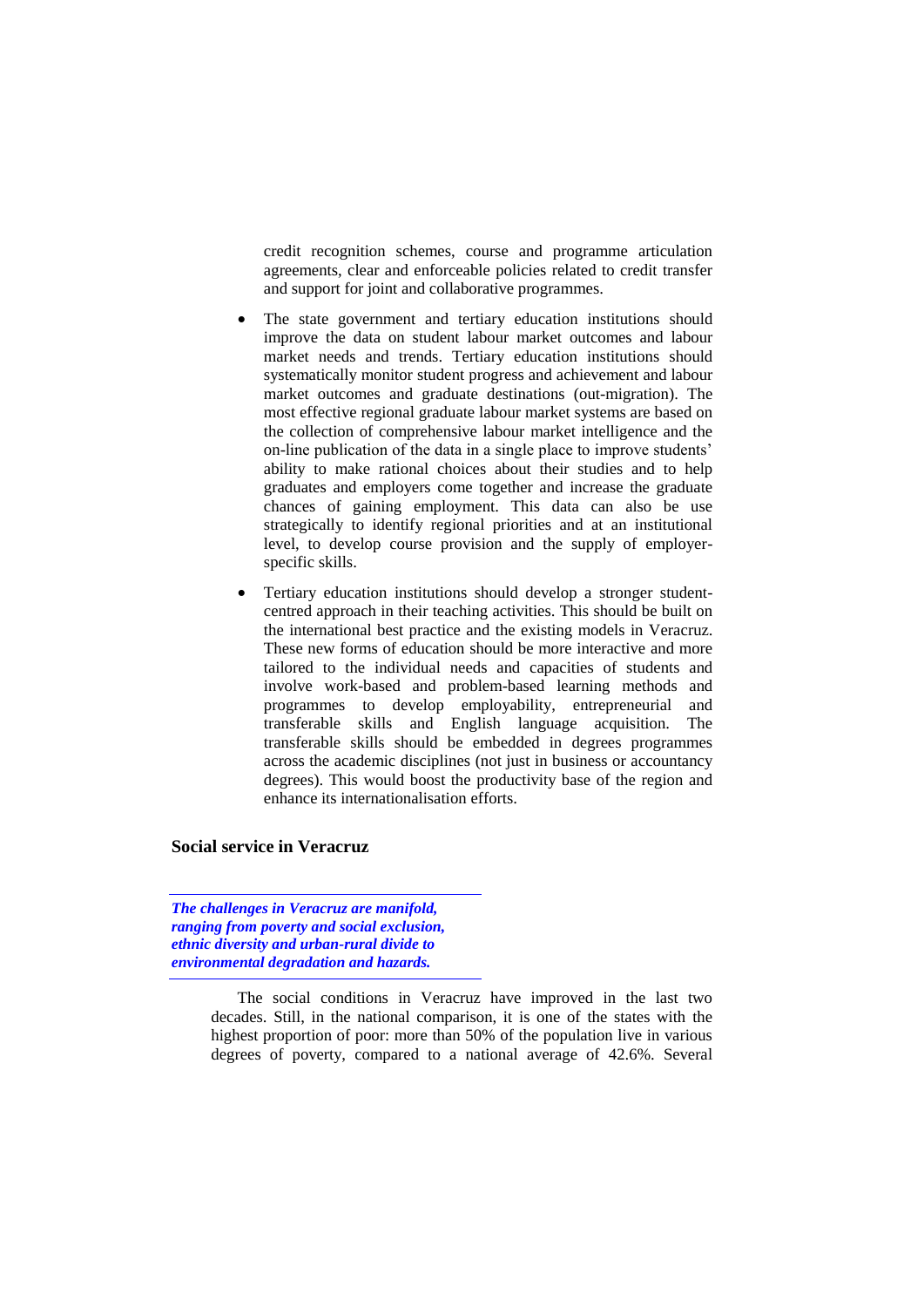municipalities and the majority of the state are substantially below the national average in terms of UNDP Human Development Index that combines life expectancy, education attainment and per capita income. Veracruz is also ethnically and culturally diverse: it has the third-largest indigenous population in Mexico, over 605 000 people. Furthermore, economic growth and environmental hazards, such as oil spills, floods and hurricanes have led to increasing pressures on the environment that has one of highest concentrations of biodiversity in the world.

*Tertiary education institutions see widening access as an important contributor to regional development. They also provide a wide range of services in the health and social sector.*

> Universities and other tertiary education institutions in Veracruz see widening access and increasing participation of students from lower socioeconomic backgrounds as their key social contribution to regional development. Increased access of students in rural and remote areas has been facilitated by the Universidad Intercultural Veracruzana (Intercultural University of Veracruz) that has provided permanent university presence among indigenous populations in remote areas, the state government's innovative Vasconcelos project that uses mobile learning units and the establishment of technological institutes. Supported by the Ministry of Public Education and the State Government of Veracruz, tertiary education institutions have each developed their own projects and approaches to widening access and school collaboration.

> Universities also provide a wide range of services to different communities, usually in the health and social sector. Valuable work is carried out in rural and remote areas where many tertiary education institutions reach out to the low income population. Most initiatives address sector-specific issues, but they lack a more integrated approach to local economic and social development in the region. Much of this outreach is conducted by students as part of their social service obligation.

*Mexico has a tradition in community service and outreach through students' social services. Tertiary education institutions in Veracruz follow the national requirement that all university students must complete extensive*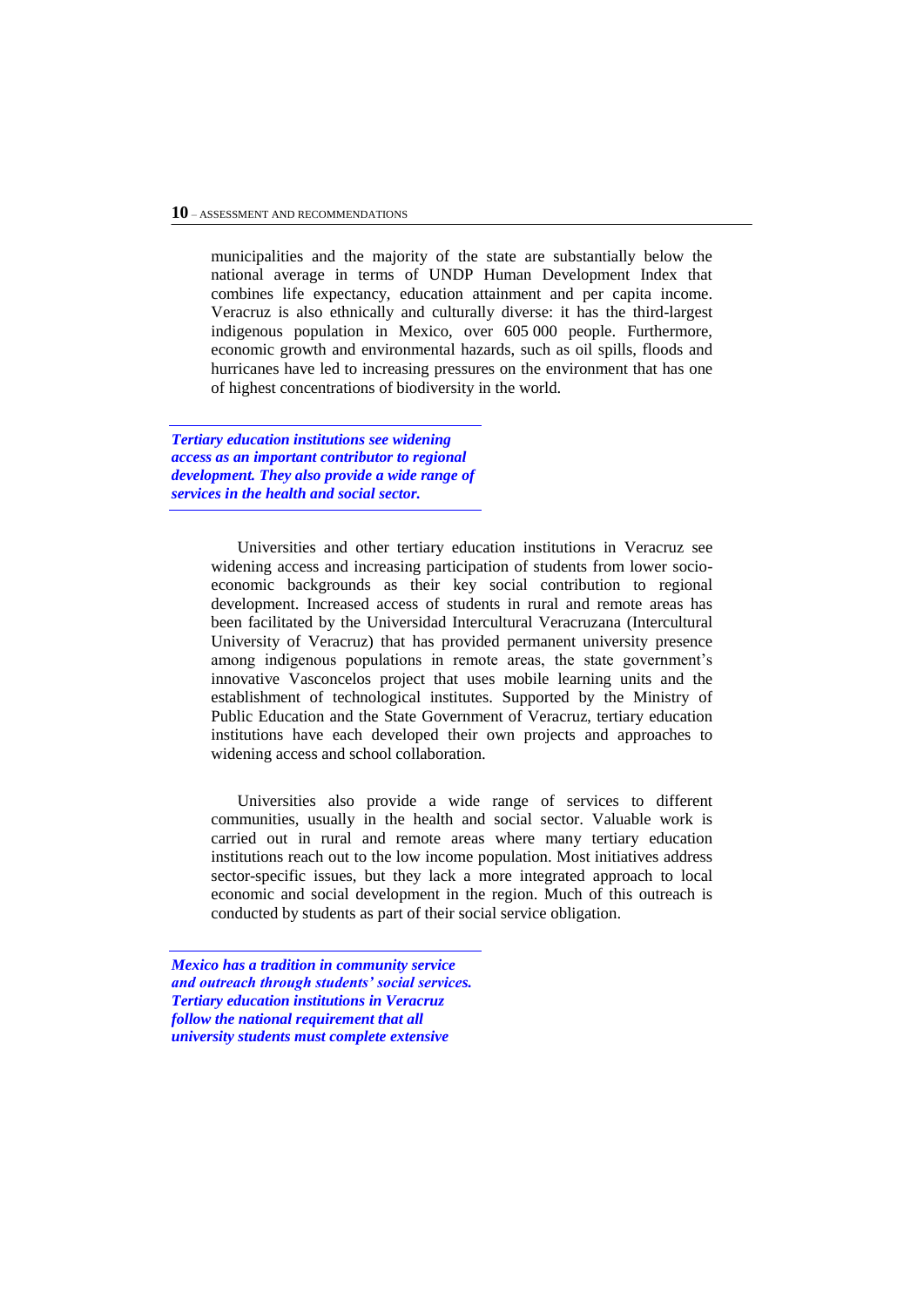*social service. Casas de la Universidad developed by the Universidad Veracruzana (State Public University of Veracruz) represents an example of good practice in this area. Despite innovative approaches to collaborate with communities that are harder to reach, there is a need for collaboration and coordination between universities, monitoring of results and a move towards sustainable community development.*

> In Mexico, the national requirement of mandatory student social service as a graduation requirement has generated good results in mainstreaming community service activities into the core business of universities and providing experiential learning opportunities for students. For example the Universidad Veracruzana has included a minimum of 480 hours of social service in the curricula. Participation of students in the university's service learning/internship programme averages 250 students per semester/year. Similarly, Monterrey Tech's campus in Veracruz has a community service programme which engages students in programmes that generate social, economic and education development in marginalised communities and social assistance organisations.

> The programmes developed by the Universidad Veracruzana and other tertiary education institutions are notable for their partnerships with external stakeholders, such as municipalities, and capacity to work across all sectors in sustained commitment. However, there is limited evidence of collaboration across the tertiary education sector and systematic monitoring of results which would help evaluate the outcomes of outreach activities and facilitate scaling up good practice examples into a system. But the resources are spread thinly and the scope and impact of the activities are often constrained by short-term project funding and interventions.

*There is also a need to empower disadvantaged communities to address their own challenges by strengthening the social economy, cultural identity and environmental development.* 

> Community development programmes aim to build capacity by enabling communities to respond to social, economic and environmental challenges. The Universidad Veracruzana has taken an important step to develop longterm community presence through the *Casas de la Universidad* where students deliver wide-ranging services for the local population. Through multidisciplinary action, *Casas de la Universidad* could be developed into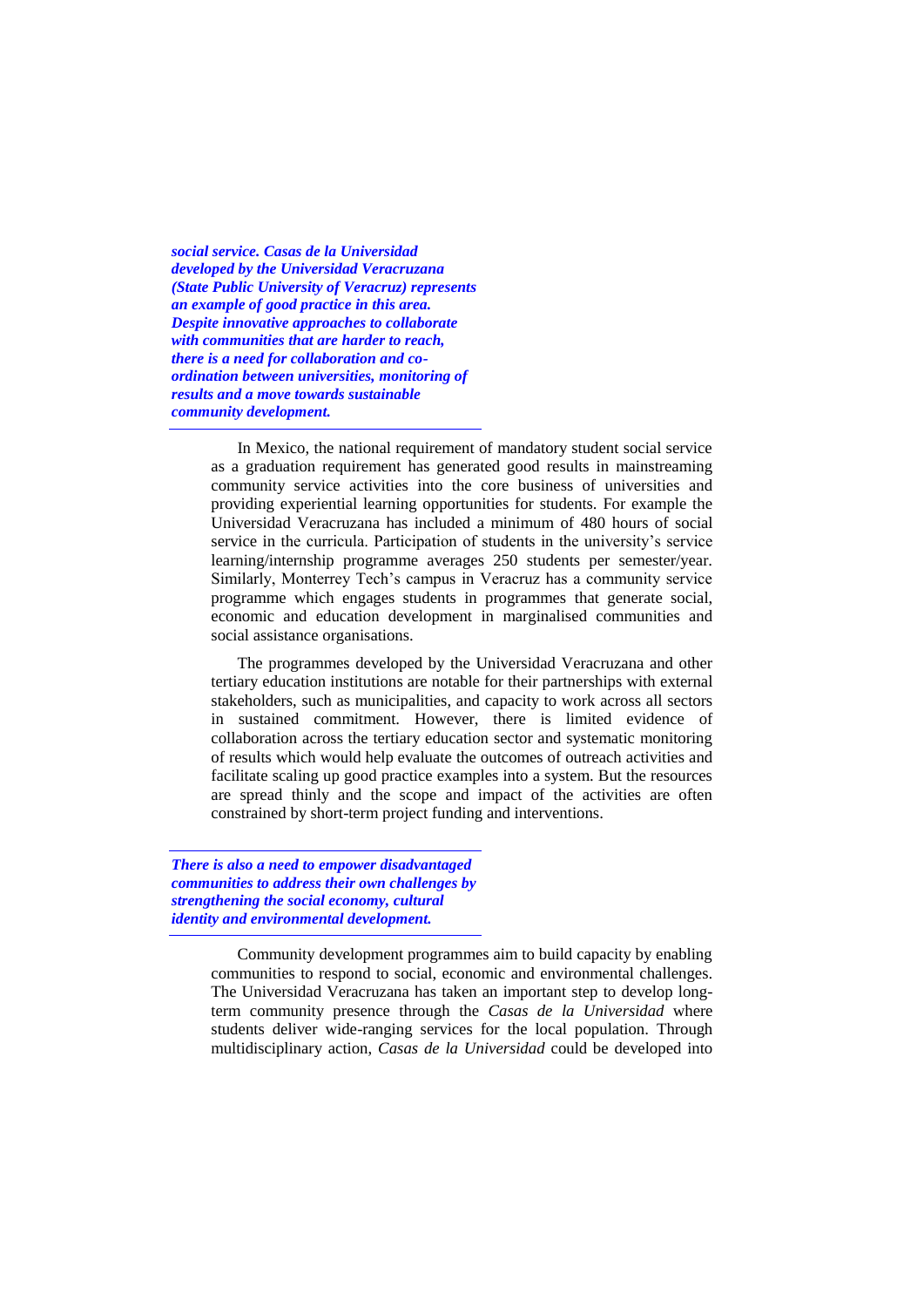community development centres that build capacity in the rural and remote areas to help communities to help themselves. The university is also supporting local development by bringing in training and knowledge required for the development and implementation of local strategies.

Universities and other tertiary education institutions, in collaboration with local and state authorities, could also play a more prominent role in training community development practitioners, providing lifelong learning and re-skilling opportunities, conducting research into specific issues and developing low-tech and low-cost innovations which could bring concrete improvements in everyday life. There is also considerable underused potential in environmental and cultural development as well as international collaboration beyond Spanish speaking regions.

#### *The following measures would enhance the contribution of tertiary education institutions to the social, cultural and environmental development in Veracruz:*

- In addition to widening access and providing services to disadvantaged communities, tertiary education institutions should make use social service obligations to engage in long-term community development seeking ways to empower communities to find their own solutions to economic, social, cultural and environmental challenges.
- A systematic exchange of information and experience should be put in place between tertiary education institutions in social, cultural and environmental matters facilitated, for example by the state government in order to bring greater efficiency in social service activities. This forum could organise thematic events, with regular information retrieval and exchange facilitated by a dedicated website. As a first step, the tertiary education institutions' current connections, initiatives and projects in social service should be mapped and published in the collaboration platform.

#### **Innovation in Veracruz**

*In the last few years, progress has been made in establishing the elements of the regional innovation system in Veracruz. However, the low levels of R&D expenditure, limited absorptive capacity in the SME-based economy and the concentration of research in a limited*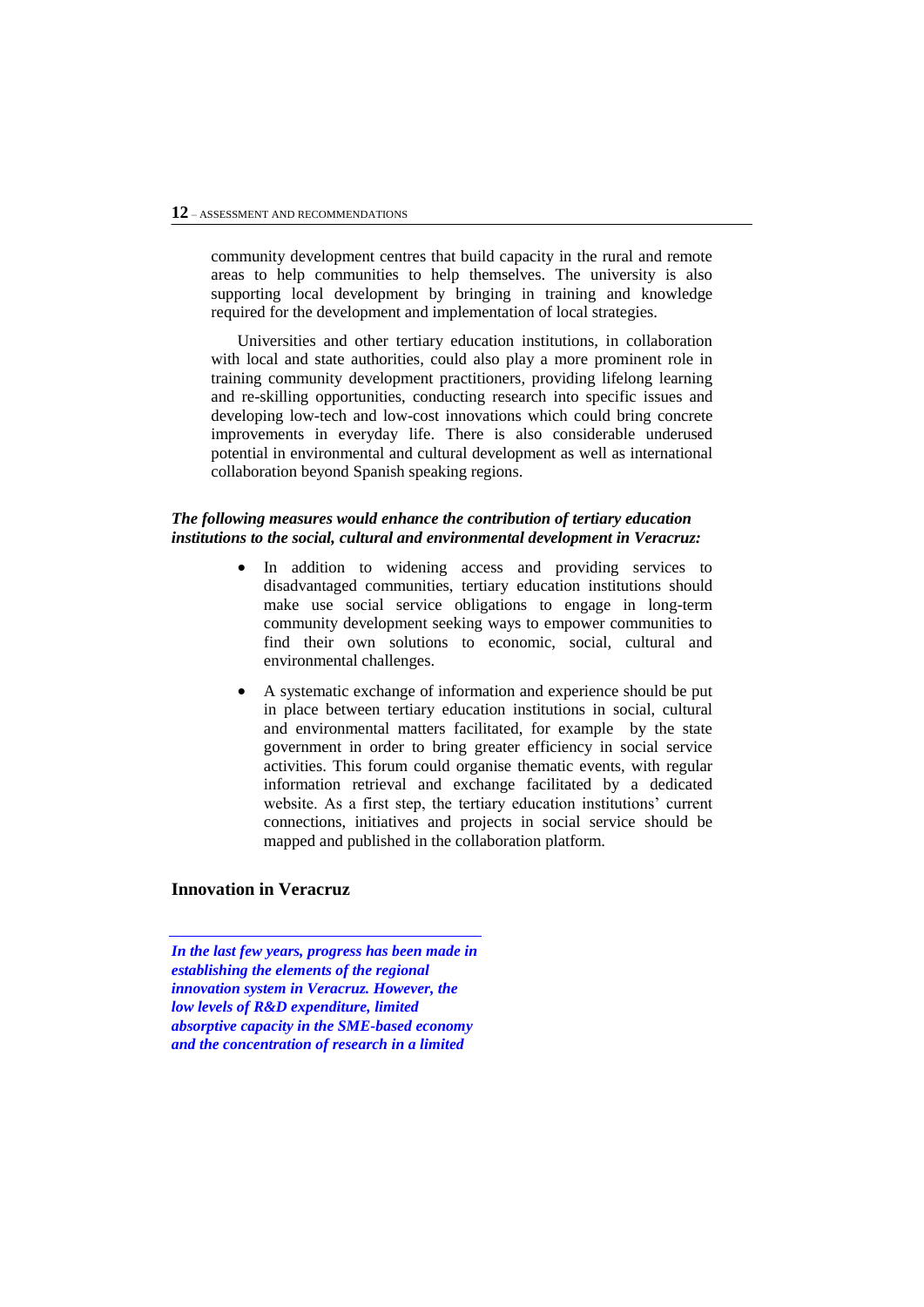#### *number of areas have slowed down the progress.*

Mexico has one of the lowest levels of R&D expenditure in the OECD area, but has, in recent years, made progress in establishing a national innovation system. The National Science and Technology Council (CONACyT) also provides some incentives for regional engagement of tertiary education institutions to foster knowledge transfer and universityindustry collaboration, and the Science, Technology and Innovation (STI) Policy is increasingly recognising the importance of regional innovation systems. However, national policies do not yet sufficiently support regional innovation systems or clusters and innovation resources remain concentrated in Mexico City. This slows down the capacity building at the state and subnational levels and affects states such as Veracruz.

The State of Veracruz has been relatively slow in implementing the elements of a regional innovation system. The state innovation sector is under the supervision of the Veracruz Council for Scientific Research and Technological Development (COVEICYDET) which has produced the State Science and Technology Plan (2005-10). The resources dedicated to the plan as well as the institutional capacity to plan, develop and implement innovation policy are in need of strengthening. The Veracruz Council of Science and Technology (COVECyT) was established in 2006 as the last state-level innovation agency in Mexico. The financial resources for RDI remain limited and heavily concentrated on applied research, with limited focus on business innovation. Financial support, totalling about USD 10 million, has been channelled through the competitive FOMIX research programme which is funded by a combination of federal and state funds.

Given the concentration of innovation resources in Mexico City and Veracruz's aspirations for a knowledge-orientated economy, Veracruz and other developing states need to implement their own specific programmes to overcome innovation deficit. The State Government of Veracruz has taken up the challenge by launching an innovation fund which will replace fiscal stimuli. Provided that FOMIX and the new innovation fund will continue to operate, the state will have two powerful policy instruments at the service of innovation and can target at specific constituencies, such as different types of businesses, or develop sector-based strategic policies, aimed at agribusiness, environmental or energy sectors.

*The current outcomes of research and innovation activities reveal considerable*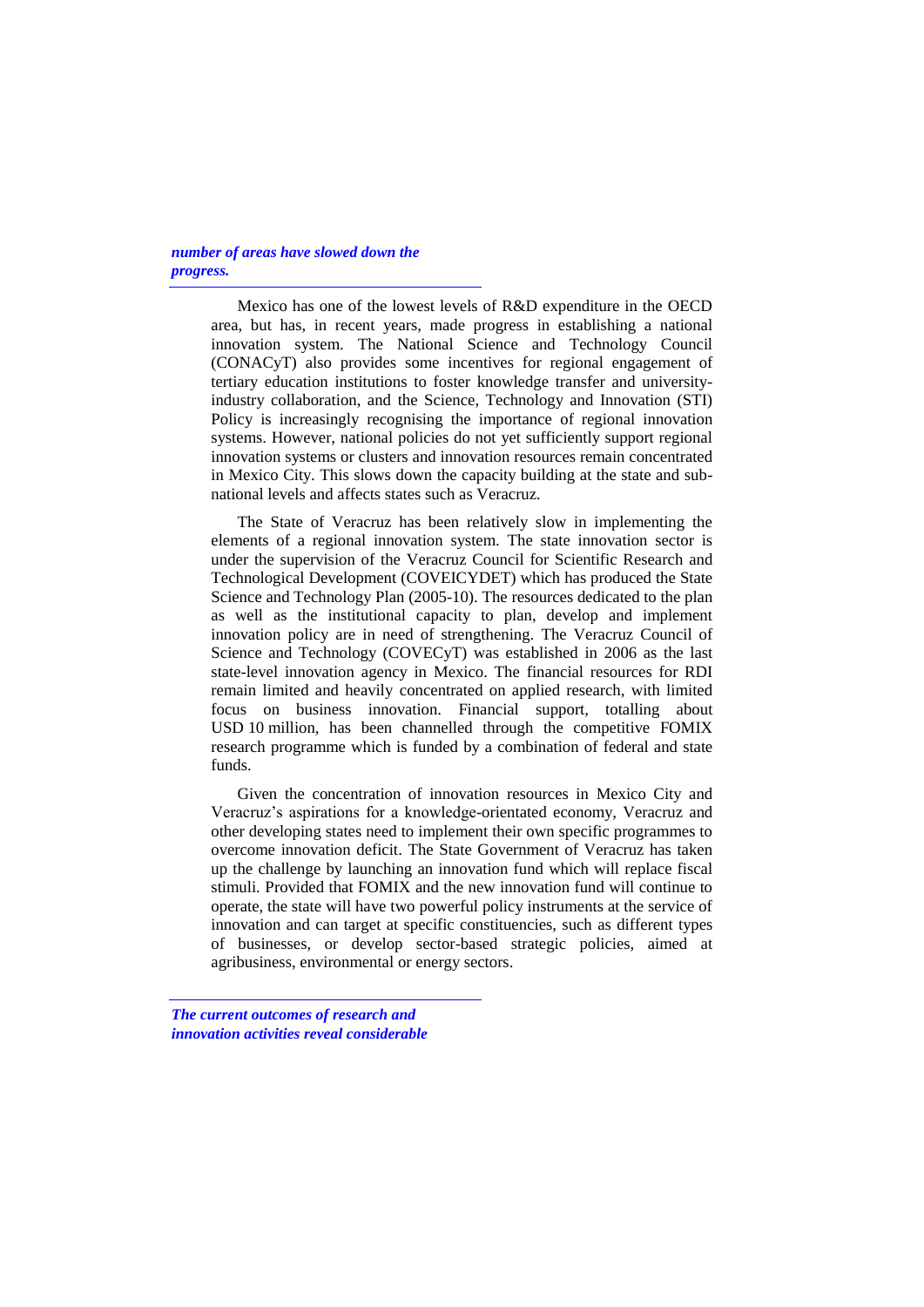*underutilised potential and call for a stronger collaboration and knowledge exchange mechanisms between tertiary education institutions and firms.* 

> The research system in Veracruz is composed of public research institutes and a few large firms. The Universidad Veracruzana dominates the research system and is a home to research centres, such as the Advanced Technology Lab in Xalapa (LATEX) and the College of Graduate Studies in Agricultural Sciences (COLPOS). There are also several technological institutes and a small number of federal research centres, such as LANIA (computer science), the Institute of Ecology (INECOL) and the National Institute of Forestry, Agriculture and Livestock Research (INIFAP). Infrastructure for developing R&D human resources includes nine public research centres and the National Registry of Scientific and Technological Institutions and Firms (RENIECYT), a network of 157 organisations engaged in S&T and innovation activities. There are 410 National Researchers System (SNI) researchers in the state. Veracruz has 1 230 students in graduate programmes supported by CONACyT, with 45% enrolled in doctoral programmes.

> The State of Veracruz and its tertiary education sector have taken steps to build capacity for knowledge generation and transfer but the results remain modest as measured by the low level of scientific publications, patents and spinouts. This can be attributed to a range of reasons, such as the lack of university-industry collaboration, a narrow spectrum of research fields (mainly agri-food, basic metals, health, petrochemicals and energy), limited investment in R&D (not exceeding 0.1% of the state GDP), a small number of SNI researchers in technological disciplines and the university faculty's focus on knowledge generation (publication) rather than knowledge transfer.

> The transformation of Veracruz's economy and the ability to increase productivity and competitiveness depend on whether its key institutions will have the capacity to develop their research and innovation. As the main research university in the state, the Universidad Veracruzana should consider creating a strong infrastructure for knowledge transfer/exchange and innovation, backed up by sufficient funding and promote spinoffs and encourage student and faculty interaction with businesses and industry. There is a need to improve incentive structures to mobilise universities and their faculty for regional development. In view of the significant progress made by the states such as Jalisco and Nuevo León in internationalisation, there is an urgent need to strengthen the international dimension of the Veracruz tertiary education sector.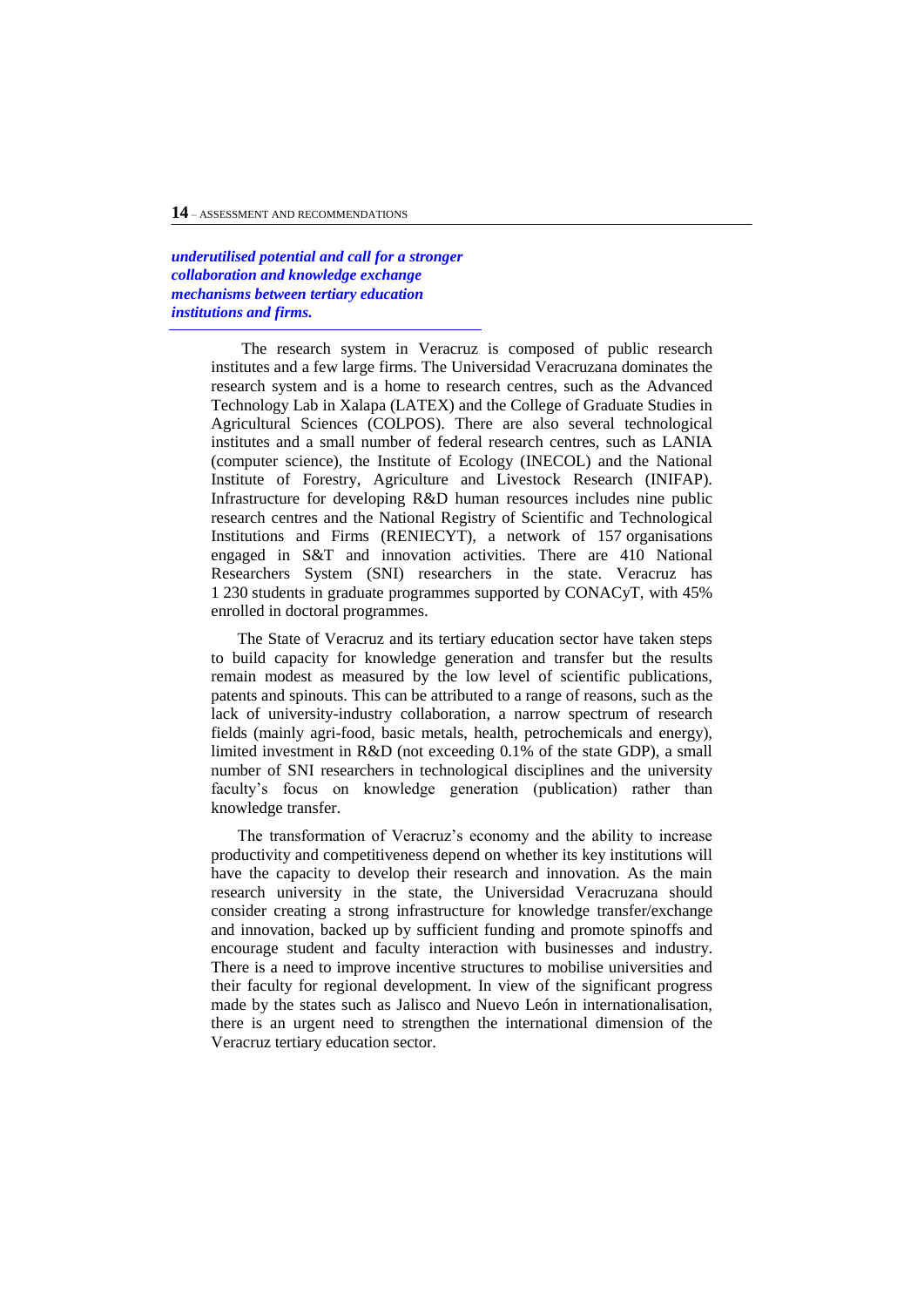The technological institutes have often stronger links with the productive sector, even if they have not reached the original target of attracting 25% their funding from the private sector. They have also undertaken the important task of capacity building in the firms and are developing their RDI capacity and international links. Stronger collaboration between university and the technological institutes would yield positive results for the regional economy. Tertiary education institutions in Veracruz should increase their efforts to participate in international collaborations projects in the field of technology with European and Asian countries which have a strong tradition in technological education. To achieve this goal, it is recommended that an international office at state government level (Veracruz Ministry of Education) is established to promote and co-ordinate international collaboration projects in the higher education sector.

*The state and tertiary education institutions should reinforce the innovation system, focusing on sectors and clusters where there is regional economic potential. Collaboration between tertiary education institutions and local firms should also be encouraged in both educational and research-orientated tasks.*

> The development of a knowledge-intensive economy in Veracruz would benefit from tertiary education institutions and regional firms collaborating on research and innovation. The building blocks of an innovation system are in place with a research-orientated university, technological institutes and the regional research council. However, the regional innovation system does not encourage tertiary education institutions and regional firms to build on the existing industries and sectors in the areas of spin-off activity, knowledge transfer and provision of education and training courses. Greater co-operation could enable Veracruz to increase the labour productivity of their companies and to compete in the global economy.

> Industry-university relationships work, when there is an interest and an ability from small firms to co-operate with academic institutions. Policy measures that boost skills development, people-based mobility between universities and industry and innovation purchasing can stimulate the demand for HE R&D. Local firms in Veracruz tend to be small and need to be exposed to the importance of innovation and collaboration with tertiary education institutions through initial awareness campaigns. Currently, firm innovation in Veracruz takes place mainly through relationships with business partners (clients and suppliers) and imitation of competitors. While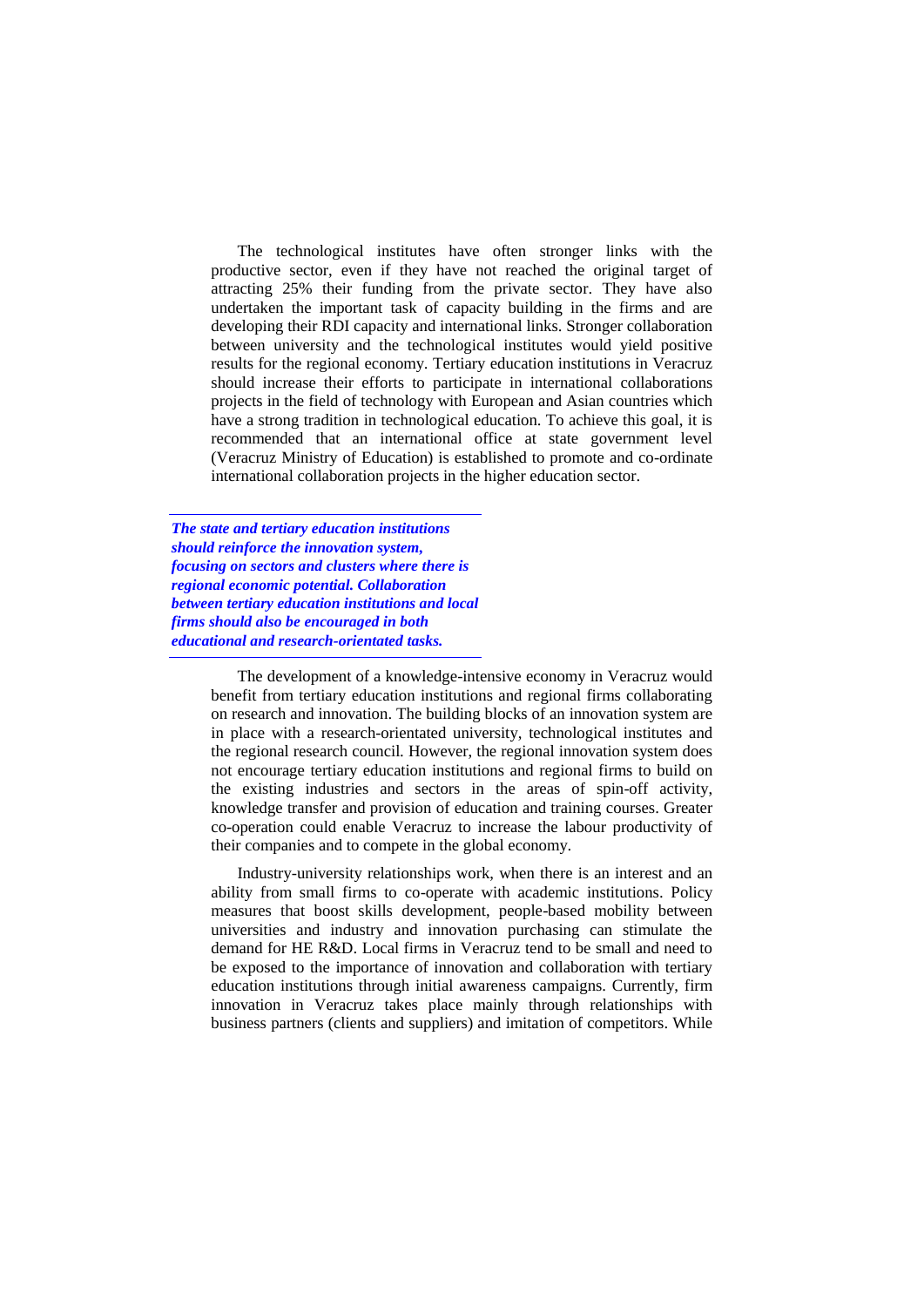this strategy is well suited for incremental improvements, it is less appropriate for radical breakthroughs in the production process.

A state and institutional strategy for collaboration between tertiary education institutions and the private sector would enhance the impacts of such relationships on innovation and economic growth. Based on an analysis of regional existing or emerging strengths, the strategy should identify the driving sectors or cluster of the economy, for example chemical and plastic sectors given the local oil industry, biotechnology for the pharmaceutical sector, the environmental and energy sector, and tourism. The strategy should also secure funding and institutional collaboration between the tertiary education institutions and firms in these areas. The cross-fertilising potential of cutting-edge technologies should be better recognised and exploited to foster new value-added sectors. Non-high-tech industries and services should also be a target, but would require the university to better exploit its research potential in areas such as tourism, logistics, construction, waste management, water quality and solar energy *i.e.* areas congruent with Veracruz's real or anticipated comparative advantages. Finally the university should use the region and its diverse range of challenges as a "laboratory" for developing research and innovations.

#### *The following measures would promote regional innovation in Veracruz:*

The OECD Review Team recommends the following measures are taken in promoting innovation development:

- The federal government should improve the evidence base of the RDI performance by collecting robust data about the state-level performance. This data should be made available on-line in order to develop strategic intelligence at the sub-national level, to facilitate comparisons between the states and regions abroad, and to provide a catalyst for shared learning. The European Innovation Scoreboard could be a source of inspiration in this context. The federal government could establish guidelines that would help the states to refine their statistical instruments. Data should be improved in terms of human capital development (*e.g*. population with tertiary education, participation in lifelong learning, youth education attainment level), innovation throughputs (*e.g*. patents, spinoffs and start-ups) as well as output indicators.
- The state government in collaboration with the leading tertiary education institutions and the business sector should develop a clear strategy for regional development, innovation and growth. Such a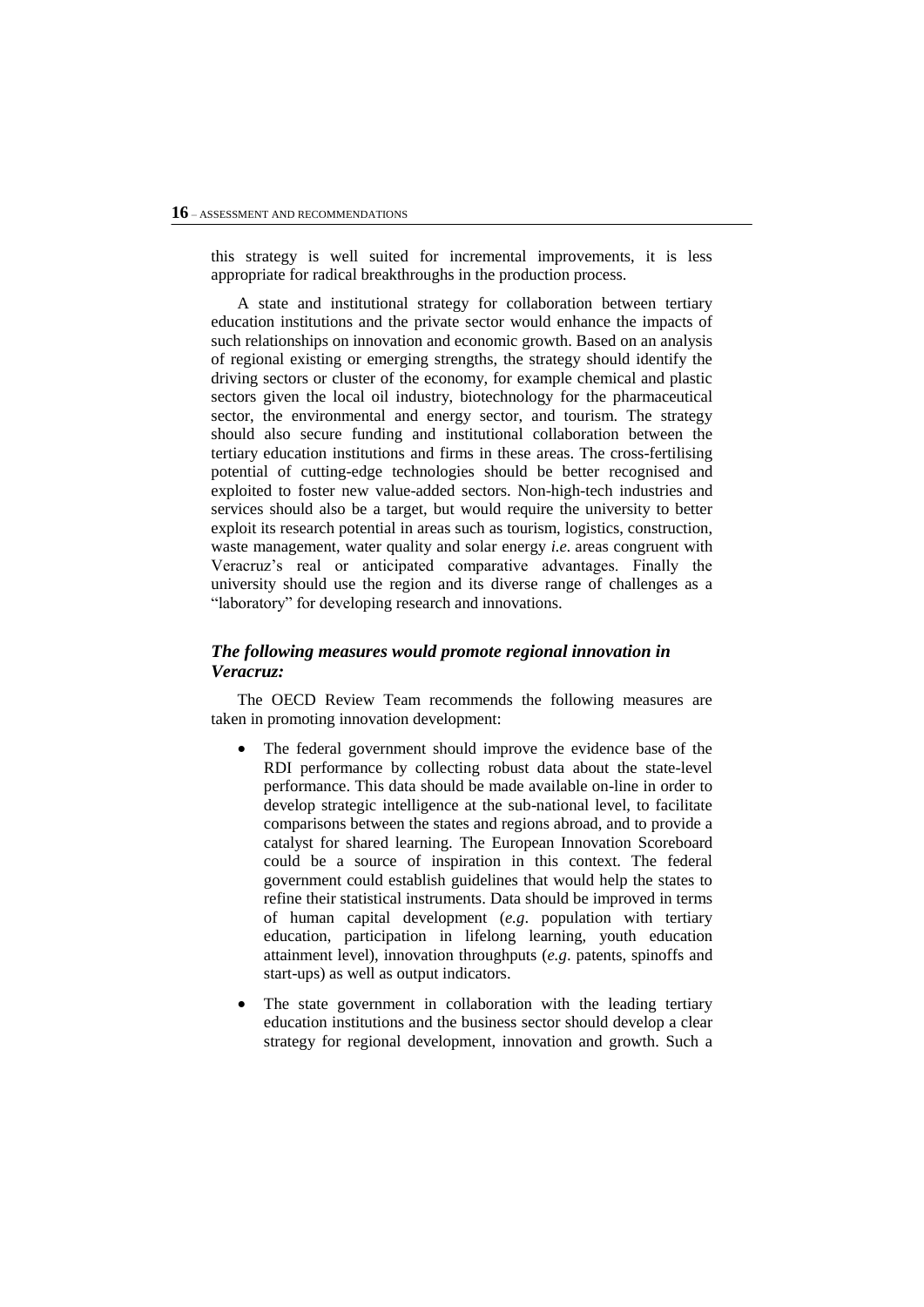strategy should be based existing strengths and develop related sectors and technologies. The strategy should be backed with adequate level of investment in human resources and infrastructure to guarantee effectiveness. The strategy should draw on a diagnosis that identifies the key driving sectors of the economy. The government should ensure that research on clusters and demands of industry extend into service sector and include clusters such as tourism. Clusters should be conceptualised as cutting across the manufacturing-service divide – for example agribusiness clusters usually connect with tourism and manufacturing innovations incorporate service components.

- Tertiary education institutions in Veracruz should increase their efforts to participate in international collaboration projects in the field of technology with European and Asian countries which have a strong tradition in technological education. To achieve this goal, it is recommended that an international office at state government level (Veracruz Ministry of Education) is established to promote and coordinate international collaboration projects in the higher education sector.
- The state government should encourage more systematic and institutional collaboration between tertiary education institutions and local firms. This collaboration should focus on areas where Veracruz has a real or potential comparative advantage, for example chemistry and the plastic sector due to the presence of the local oil industry, biotechnologies for the pharmaceutical sector, rather than on a narrow sector specialisation. Technologies with cross-sector fertilisation potential should be promoted. Universities should work to ensure that local firms are aware of the benefits of hiring graduates.
- The state government should encourage collaboration between the tertiary education institutions and local small and medium-sized enterprises (SMEs). Policy tools include people-based mobility schemes, such as the Knowledge Transfer Partnership in UK, that improve the absorptive capacity of local enterprises and support for the forum role of tertiary education institutions to reinforce the regional engagement channels. A relatively low-cost policy measure that have been implemented in a number of countries, for example in the Netherlands, the UK and Ireland, is innovation vouchers that expose firms to innovation activities and stimulate a market for innovation. They are small-scale lump sums that firms receive to undertake simple innovative projects. Rules and procedures should be kept as simple as possible and the whole administration process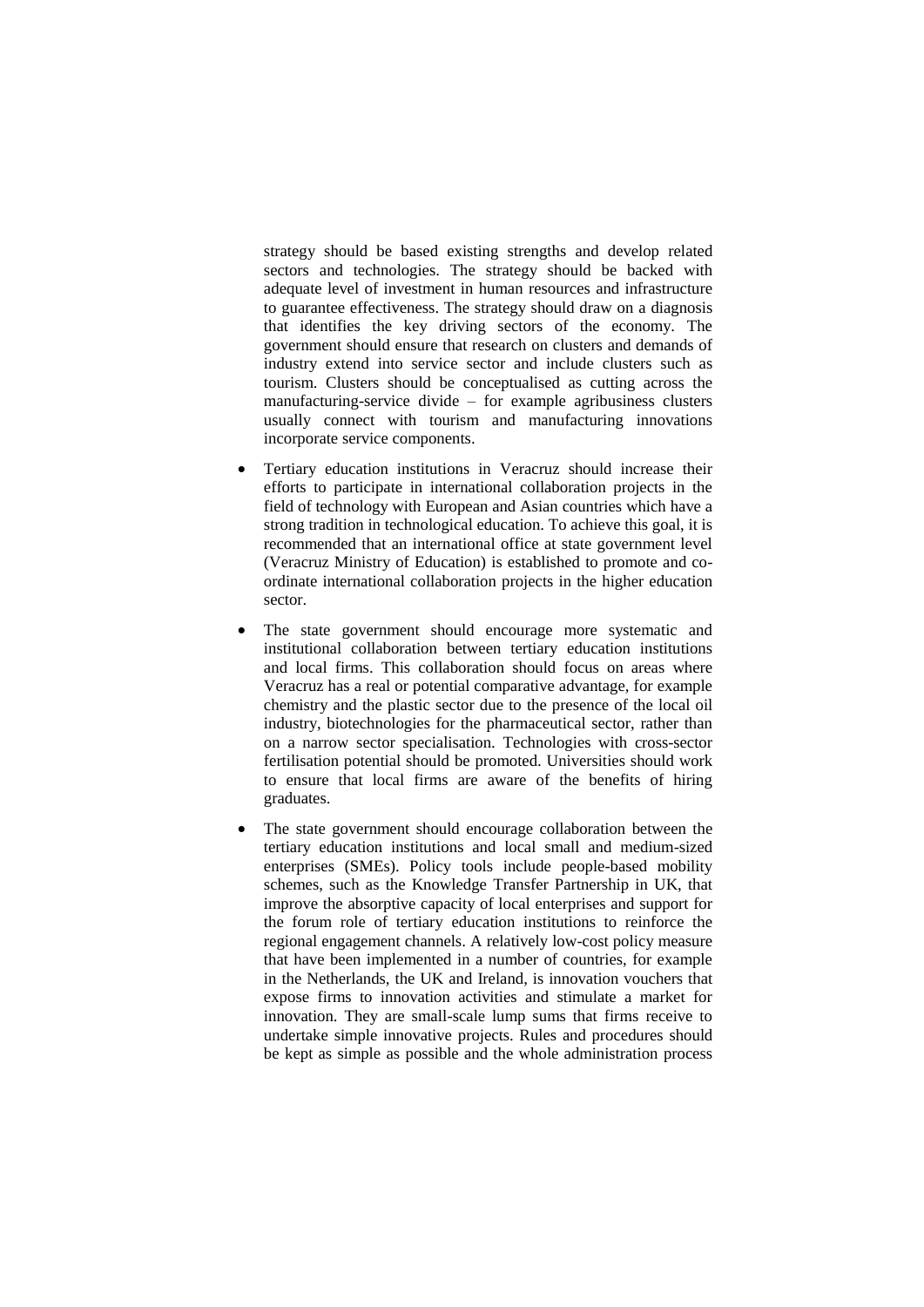should be managed at the state level, preferably by COVECyT, to guarantee faster examination and approval. Alternatively, the system could be administered directly by a university. It should be noted, however, that this could raise potential conflicts of interest if the university is also an eligible "supplier" of innovation. At the operational level, innovation vouchers can be tweaked depending on specific needs and objectives. For instance, they can focus on specific sectors or technologies or business-to-business collaboration by only allowing applications from groups of firms. Different rounds of calls for applications can be organised to meet different goals and needs.

- Tertiary education institutions should establish a range of links with the local business community. Universities should consult more with the local firms to design research programmes and activities that are more strongly aligned with their needs and expectations. Collaborative research programmes could help improve links between the tertiary education and business sectors.
- Tertiary education institutions should clearly identify the goals and objectives of the business incubators before the launch of the incubator in order to have impact on the selection criteria of tenant firms and the evaluation of the programme. Business incubation schemes are economic rather than social tools and the limited evidence suggests that the most positive effect is on firm survival rates and employment generation (the latter applies mainly to technology incubators). A focus on broad sectors would better benefit tenant firms. Tertiary education institutions should also emphasise the element of flexibility in the provision of business support services in incubators to ensure that the tenant firms have access to an integrated array of services, whether available in-house or outside of the incubator. The selection of services provided by an incubator should depend on the services available in its vicinity. The provision of a full range of support services is not necessary and will unduly add to overhead costs. Likewise, specialised services can be contracted when needed.
- Tertiary education institutions, especially the Universidad Veracruzana should launch technology-based incubators. Technology incubators represent an increasing share of incubators in the world and are often linked directly or indirectly to local universities. Incubators can also be designed without physical facilities, with a focus on the provision of services, with often a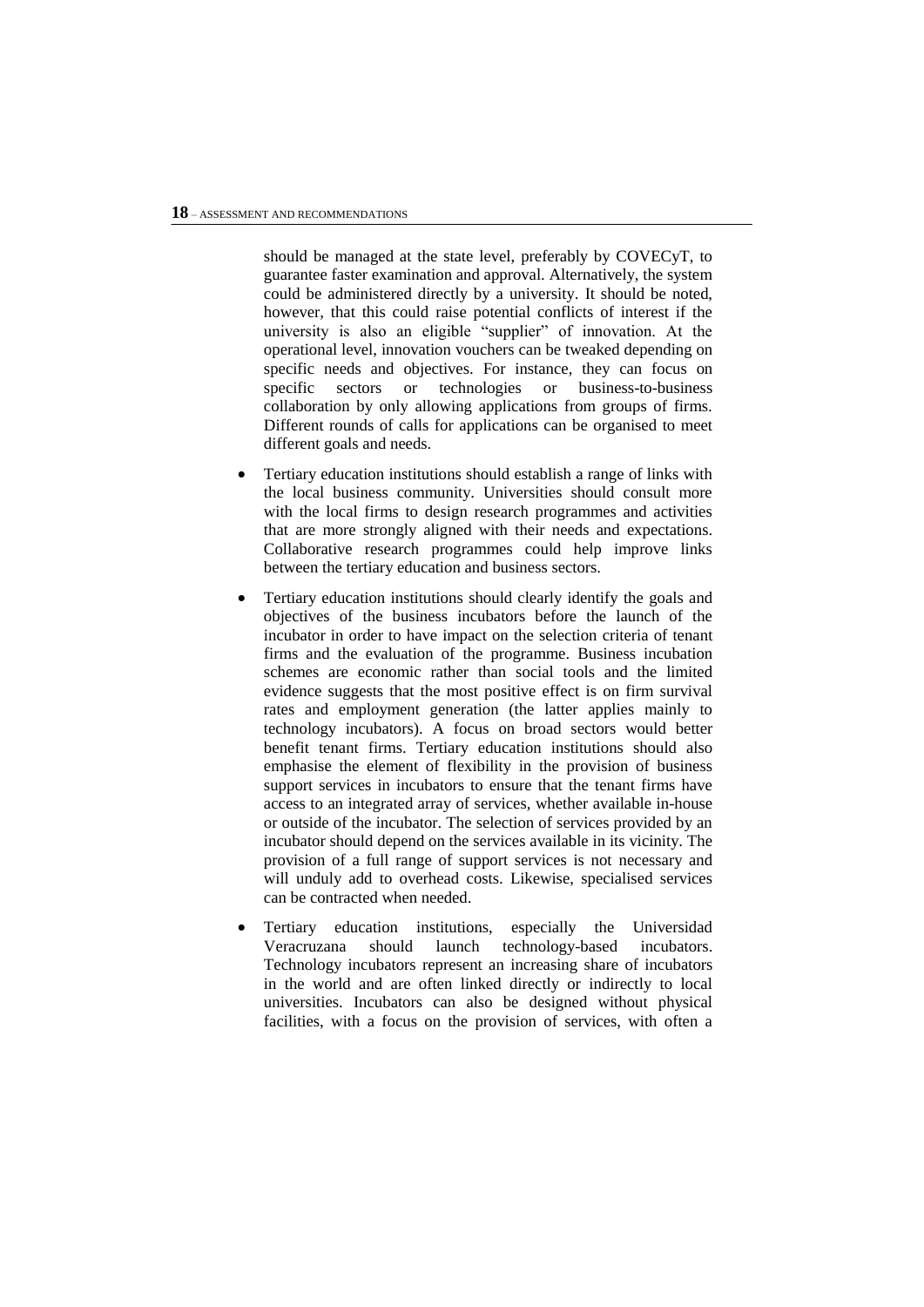stronger emphasis on intellectual property protection and other legal aspects.

- The Universidad Veracruzana should make stronger efforts to improve the links with the local manufacturing sector in order to encourage the introduction of product and process innovations. It should improve its institutional capacity to engage with the local industry by developing a regional development strategy that would encompass technology transfer and innovation as well as new business generation. It should establish a professional technology transfer office that will actively reach out to local business and industry. It should mobilise its existing national and international connections for the benefit of regional development.
- In addition to providing services to various communities, tertiary education institutions should engage in challenge-driven research, using the region and its diverse range of challenges as a "laboratory" for developing research and innovations. Combining community outreach into training and challenge-driven research can generate improvements in life quality and low tech innovations.